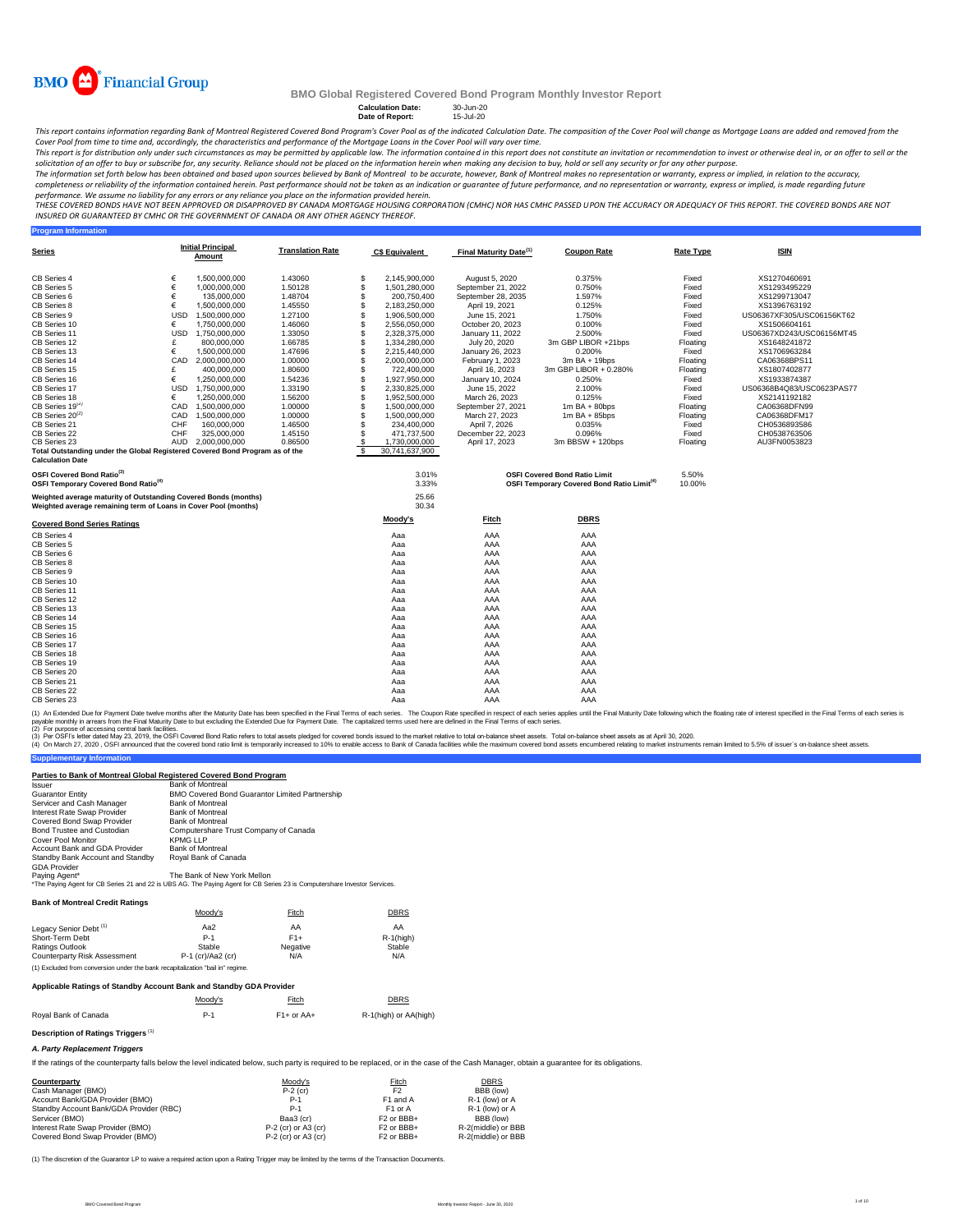

| <b>Calculation Date:</b> | 30-Jun-20 |
|--------------------------|-----------|
| Date of Report:          | 15-Jul-20 |

*B. Summary of Specific Rating Trigger Actions***<br>I) The following actions are required if the Cash Manager (BMO) undergoes a downgrade below the stipulated rating:** 

|                                                                                                                                                                                                                                                                                                                       | Moody's | Fitch               | <b>DBRS</b>     |
|-----------------------------------------------------------------------------------------------------------------------------------------------------------------------------------------------------------------------------------------------------------------------------------------------------------------------|---------|---------------------|-----------------|
| a) The Servicer will be required to direct amounts received directly<br>into the GDA Account (or Standby GDA Account if applicable)<br>within 2 Canadian business days and the Cash Manager shall<br>immediately remit any funds held at such time for or on behalf of<br>the Guarantor directly into the GDA Account | $P-1$   | F <sub>1</sub> or A | R-1(low) or BBB |

II) The following actions are required if the Servicer (BMO) undergoes a downgrade below the stipulated rating:

|                                                                                                          | Moody's    | Fitch               | DBRS     |
|----------------------------------------------------------------------------------------------------------|------------|---------------------|----------|
| a) The Servicer will be required to direct amounts received to the<br>Cash Manager, or GDA as applicable | $P-1$ (cr) | F <sub>1</sub> or A | BBB(low) |

III) The Swap Provider is required to transfer credit support or transfer all of its rights and obligations to a replacement third party, or to obtain a<br>guarantee of its rights and obligations from a third party, if the Sw

|                                | $Modv's^{(3)}$        | Fitch               | <b>DBRS</b>    |
|--------------------------------|-----------------------|---------------------|----------------|
| a) Interest Rate Swap Provider | $P-1$ (cr) or A2 (cr) | F <sub>1</sub> or A | R-1 (low) or A |
| b) Covered Bond Swap Provider  | $P-1$ (cr) or A2 (cr) | F <sub>1</sub> or A | R-1 (low) or A |

IV) The following actions are required if the Issuer (BMO) undergoes a downgrade below the stipulated rating:

| a) Mandatory repayment of the Demand Loan                                                                                                                | Moodv's<br>N/A | Fitch<br>F <sub>2</sub> or BB <sub>+</sub> | <b>DBRS</b><br>N/A |
|----------------------------------------------------------------------------------------------------------------------------------------------------------|----------------|--------------------------------------------|--------------------|
|                                                                                                                                                          |                |                                            |                    |
| b) Cashflows will be exchanged under the Covered Bond Swap<br>Agreement (to the extent not already taking place)                                         | Baa1           | BBB+                                       | BBB (high)         |
| c) Transfer of title to Loans to Guarantor <sup>(4)</sup>                                                                                                | A3             | BBB-                                       | BBB (low)          |
| <b>Events of Defaults &amp; Test Compliance</b><br>Asset Coverage Test (C\$ Equivalent of Outstanding<br>Covered Bond < Adiusted Aggregate Asset Amount) |                | Pass                                       |                    |
| <b>Issuer Event of Default</b>                                                                                                                           |                | <b>No</b>                                  |                    |
| Guarantor LP Event of Default                                                                                                                            |                | No                                         |                    |
|                                                                                                                                                          |                |                                            |                    |

(3) If no short term rating exists, then A1

(4) The transfer of registered title to the Loans to the Guarantor may be deferred if (A) satisfactory assurances are provided to the Guarantor and the Bond Trustee by The Office of the Superintendent of Financial Institut

| (Applicable to Hard Bullet Covered Bonds) |                   |       |                     |  |
|-------------------------------------------|-------------------|-------|---------------------|--|
| <b>Pre-Maturity Required Ratings</b>      | <u>. vloody's</u> | Fitch | DBRS <sup>(1)</sup> |  |
|                                           | $P-1$             | $F1+$ | A (high) or A (low) |  |
|                                           |                   |       |                     |  |

Following a breach of the Pre-Maturity test in respect of a Series of Hard Bullet Covered Bonds, and unless the Pre-Maturity Liquidity Ledger is otherwise funded from the other sources, the Partnership<br>shall offer to sell

(1) In the case of DBRS, if Final Maturity Date is within six months of the Pre-Maturity Test Date, then A(high), otherwise A(low).

| <b>Reserve Fund</b>                         |            |                     |                       |
|---------------------------------------------|------------|---------------------|-----------------------|
|                                             |            |                     |                       |
|                                             | Moody's    | Fitch               | <b>DBRS</b>           |
| <b>Reserve Fund Required Amount Ratings</b> | $P-1$ (cr) | F <sub>1</sub> or A | R-1 (Low) and A (low) |

|                                                                               | . | .  |
|-------------------------------------------------------------------------------|---|----|
| Are the ratings of the Issuer below the Reserve Fund Required Amount Ratings? |   | No |

If the ratings of the Issuer fall below the Reserve Fund Required Amount Ratings, then the Guarantor shall credit or cause to be credited to the Reserve Fund funds up to an amount equal to the Reserve<br>Fund Required Amount.

Reserve Fund Required Amount: Nil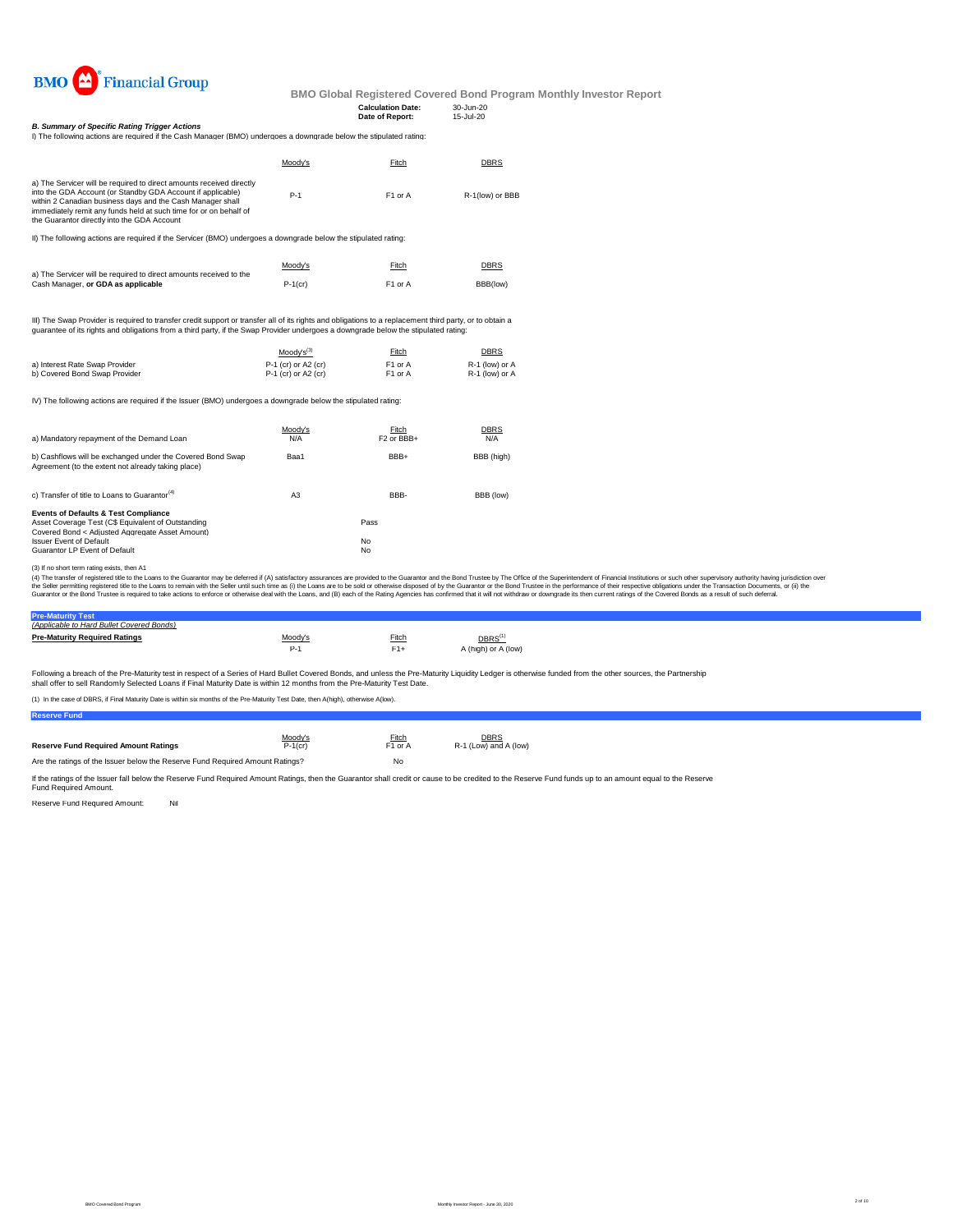

|                                                                                                                                                                                                                      | <b>Calculation Date:</b><br>Date of Report: | 30-Jun-20<br>15-Jul-20                          |                 |                |                                  |  |  |
|----------------------------------------------------------------------------------------------------------------------------------------------------------------------------------------------------------------------|---------------------------------------------|-------------------------------------------------|-----------------|----------------|----------------------------------|--|--|
| <b>Asset Coverage Test</b>                                                                                                                                                                                           |                                             |                                                 |                 |                |                                  |  |  |
| C\$ Equivalent of Outstanding Covered Bonds                                                                                                                                                                          | 30,741,637,900                              |                                                 |                 |                |                                  |  |  |
| $A^{(1)}$ = Lesser of (i) Sum of LTV adjusted outstanding principal balance and (ii) Sum of<br>Asset percentage adjusted outstanding principal balance<br>B = Principal receipts not applied                         | 33,301,877,154                              |                                                 | A (i)<br>A (ii) |                | 35,616,980,914<br>33,301,877,154 |  |  |
| C = Cash capital contributions<br>D = Substitution assets<br>E = (i) Reserve fund balance<br>(ii) Pre - Maturity liquidity ledger balance<br>F = Negative carry factor calculation<br>Total: $A + B + C + D + E - F$ | $\overline{\phantom{a}}$<br>33,301,877,154  | Asset Percentage<br>Maximum Asset<br>Percentage |                 | 93.5%<br>95.0% |                                  |  |  |
| Asset Coverage Test Pass/Fail                                                                                                                                                                                        | <b>Pass</b>                                 |                                                 |                 |                |                                  |  |  |
| <b>Regulatory OC Minimum</b>                                                                                                                                                                                         | 103%                                        |                                                 |                 |                |                                  |  |  |
| Level of Overcollateralization <sup>(2)</sup>                                                                                                                                                                        | 107%                                        |                                                 |                 |                |                                  |  |  |
|                                                                                                                                                                                                                      |                                             |                                                 |                 |                |                                  |  |  |

(1) Market Value as determined by adjusting, not less than quarterly, the Original Market Value utilizing the Indexation Methodology (see Appendix for details) for subsequent price developments.

(2) Per Section 4.3.8 of the CMHC Guide, (A) the lesser of (i) the tatal amount of cover prod collect and (ii) the amount of cover pool collateral required to collateralize the covered bonds coustanding and ensure the Asse

| <b>Valuation Calculation</b>                                                                                                                                                                                                 |                          |        |                |
|------------------------------------------------------------------------------------------------------------------------------------------------------------------------------------------------------------------------------|--------------------------|--------|----------------|
| <b>Trading Value of Covered Bonds</b>                                                                                                                                                                                        | 31.999.135.084           |        |                |
| A = Lesser of i) Present value of outstanding loan balance of Performing Eligible<br>Loans <sup>(1)</sup> and ii) 80% of Market Value <sup>(2)</sup> of properties securing Performing Eligible<br>Loans, net of adiustments | 35.993.469.891           | A (i)  | 35.993.469.891 |
| B = Principal receipts up to calculation date not otherwise applied<br>$C =$ Cash capital contributions                                                                                                                      | $\overline{\phantom{0}}$ | A (ii) | 64.500.789.515 |
| D = Trading Value of any Substitute Assets<br>$E =$ (i) Reserve Fund Balance, if applicable                                                                                                                                  |                          |        |                |
| (ii) Pre - Maturity liquidity ledger balance<br>F = Trading Value of Swap Collateral                                                                                                                                         |                          |        |                |
| Total: $A + B + C + D + E + F$                                                                                                                                                                                               | 35.993.469.891           |        |                |

(1) Present value of expected future cash flows of Loans using current market interest rates offered to BMO clients. The effective weighted average rate used for discounting is 2.68%.<br>(2) Market Value as determined by adju

|                          | 32,940,989,579<br>s<br>2,723,694,999<br>35,664,684,578                                                          |                                                                                                        |
|--------------------------|-----------------------------------------------------------------------------------------------------------------|--------------------------------------------------------------------------------------------------------|
|                          |                                                                                                                 |                                                                                                        |
| <b>Write Off Amounts</b> | <b>Loss Percentage (Annualized)</b>                                                                             |                                                                                                        |
| \$165,078                | 0.01%                                                                                                           |                                                                                                        |
|                          |                                                                                                                 |                                                                                                        |
|                          |                                                                                                                 |                                                                                                        |
|                          |                                                                                                                 |                                                                                                        |
|                          |                                                                                                                 |                                                                                                        |
| 19,651,412               |                                                                                                                 |                                                                                                        |
| 90,823,811               | 82.214.119                                                                                                      |                                                                                                        |
|                          | 5,797,389                                                                                                       |                                                                                                        |
|                          |                                                                                                                 |                                                                                                        |
| ۰.                       | $\overline{\phantom{a}}$                                                                                        |                                                                                                        |
| ۰.                       | $\overline{\phantom{a}}$                                                                                        |                                                                                                        |
|                          |                                                                                                                 |                                                                                                        |
|                          |                                                                                                                 |                                                                                                        |
|                          |                                                                                                                 |                                                                                                        |
|                          |                                                                                                                 |                                                                                                        |
|                          |                                                                                                                 |                                                                                                        |
|                          |                                                                                                                 |                                                                                                        |
|                          |                                                                                                                 |                                                                                                        |
| 39,557,217               | 36,592,493                                                                                                      |                                                                                                        |
|                          | <b>Current Month</b><br>519,121,912<br>(17,730,868)<br>(33, 557, 283)<br>$(538,751,709)$ <sup>(1)</sup><br>(58) | Previous Month<br>451,319,305<br>$\overline{\phantom{a}}$<br>(51, 418, 980)<br>(451, 319, 305)<br>(36) |

(1) Includes cash settlement of \$538,751,709 to occur on July 17, 2020.

| <b>Cover Pool - Summary Statistics</b>       |    |                         |                  |
|----------------------------------------------|----|-------------------------|------------------|
| Asset Type                                   |    | Mortgages               |                  |
| Previous Month Ending Balance                | s  | 36.212.705.619          |                  |
| Aggregate Outstanding Balance                | s  | 35.684.396.254          |                  |
| Number of Loans                              |    | 127.240                 |                  |
| Average Loan Size                            | \$ | 280.450                 |                  |
| Number of Primary Borrowers                  |    | 125.724                 |                  |
| Number of Properties                         |    | 127.240                 |                  |
|                                              |    | Original <sup>(1)</sup> | Indexed $^{(2)}$ |
| Weighted Average Current Loan to Value (LTV) |    | 61.12%                  | 52.87%           |
| Weighted Average Authorized LTV              |    | 69.18%                  | 59.17%           |
| Weighted Average Original LTV                |    | 69.18%                  |                  |
| Weighted Average Seasoning                   |    | 23.87 (Months)          |                  |
| Weighted Average Coupon                      |    | 2.69%                   |                  |
| Weighted Average Original Term               |    | 54.21 (Months)          |                  |
| Weighted Average Remaining Term              |    | 30.34 (Months)          |                  |
| <b>Substitution Assets</b>                   |    | Nil                     |                  |

<sup>(1)</sup> Value as most recently determined or assessed in accordance with the underwriting policies (whether upon origination or renewal of the Eligible Loan or subsequently thereto).<br><sup>(2)</sup> Value as determined by adjusting, n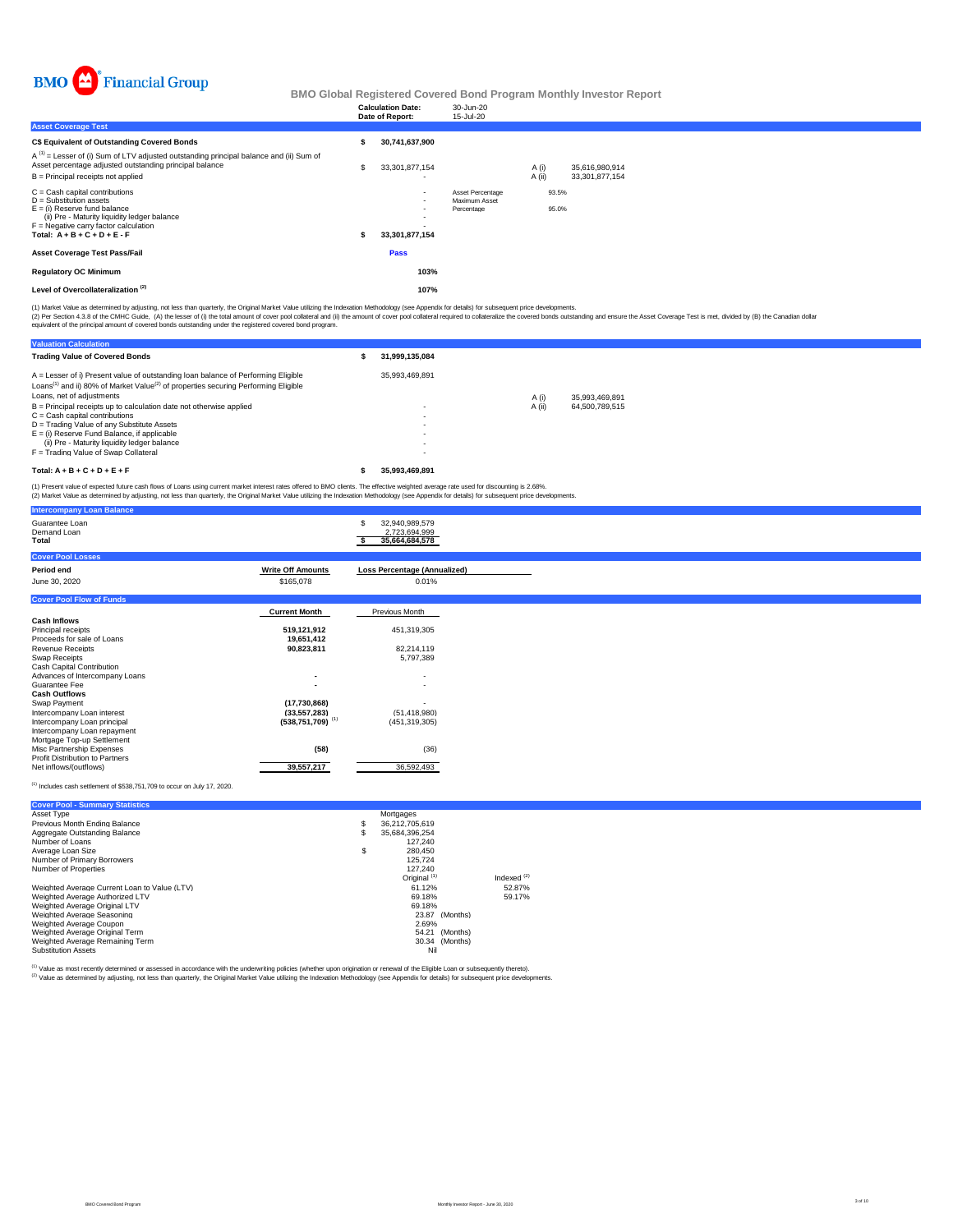

|                                                                                                                                                                                                                                                                                                                      | <b>Calculation Date:</b><br>Date of Report:                                                                                                 | 30-Jun-20<br>15-Jul-20                                                                                                   |                                                                                                                                                                                                                                                                                                                   |                                                                                                                             |  |
|----------------------------------------------------------------------------------------------------------------------------------------------------------------------------------------------------------------------------------------------------------------------------------------------------------------------|---------------------------------------------------------------------------------------------------------------------------------------------|--------------------------------------------------------------------------------------------------------------------------|-------------------------------------------------------------------------------------------------------------------------------------------------------------------------------------------------------------------------------------------------------------------------------------------------------------------|-----------------------------------------------------------------------------------------------------------------------------|--|
| <b>Cover Pool - Delinquency Distribution</b>                                                                                                                                                                                                                                                                         |                                                                                                                                             |                                                                                                                          |                                                                                                                                                                                                                                                                                                                   |                                                                                                                             |  |
| <b>Aging Summary</b><br>Current and less than 30 days past due<br>30 - 59 days past due<br>60 - 89 days past due<br>90 or more days past due<br><b>Grand Total</b>                                                                                                                                                   | <b>Number of Loans</b><br>126,762<br>57<br>114<br>307<br>127,240                                                                            | Percentage<br>99.62<br>0.04<br>0.09<br>0.24<br>100.00                                                                    | <b>Principal Balance</b><br>\$<br>35,572,065,621<br>\$<br>13,224,997<br>\$<br>31,716,964<br>67,388,671<br>-S<br>35,684,396,254<br>s                                                                                                                                                                               | Percentage<br>99.69<br>0.04<br>0.09<br>0.19<br>100.00                                                                       |  |
| <b>Cover Pool - Provincial Distribution</b>                                                                                                                                                                                                                                                                          |                                                                                                                                             |                                                                                                                          |                                                                                                                                                                                                                                                                                                                   |                                                                                                                             |  |
|                                                                                                                                                                                                                                                                                                                      |                                                                                                                                             |                                                                                                                          |                                                                                                                                                                                                                                                                                                                   |                                                                                                                             |  |
| Province<br>Alberta<br><b>British Columbia</b><br>Manitoba<br>New Brunswick<br>Newfoundland<br>Northwest Territories & Nunavut<br>Nova Scotia<br>Ontario<br><b>Prince Edward Island</b><br>Quebec<br>Saskatchewan<br><b>Yukon Territories</b><br><b>Grand Total</b><br><b>Cover Pool - Credit Score Distribution</b> | <b>Number of Loans</b><br>14,637<br>19,489<br>1,783<br>1,949<br>3,334<br>102<br>3,650<br>59,751<br>629<br>19,568<br>2,247<br>101<br>127,240 | Percentage<br>11.50<br>15.32<br>1.40<br>1.53<br>2.62<br>0.08<br>2.87<br>46.96<br>0.49<br>15.38<br>1.77<br>0.08<br>100.00 | <b>Principal Balance</b><br>\$<br>3,668,810,206<br>7,139,597,673<br>\$<br>\$<br>323,099,920<br>\$<br>246,079,052<br>527,908,082<br>\$<br>\$<br>21,784,237<br>\$<br>623,821,401<br>\$<br>18,703,087,706<br>\$<br>96,237,535<br>3.882.112.496<br>\$<br>s<br>430,260,228<br>21,597,719<br>-\$<br>35,684,396,254<br>ŝ | Percentage<br>10.28<br>20.01<br>0.91<br>0.69<br>1.48<br>0.06<br>1.75<br>52.41<br>0.27<br>10.88<br>1.21<br>0.06<br>100.00    |  |
|                                                                                                                                                                                                                                                                                                                      |                                                                                                                                             |                                                                                                                          |                                                                                                                                                                                                                                                                                                                   |                                                                                                                             |  |
| <b>Credit Score</b><br>Score Unavailable<br>Less than 600<br>$600 - 650$<br>651 - 700<br>701 - 750<br>751 - 800<br>801 and Above<br><b>Grand Total</b>                                                                                                                                                               | Number of Loans<br>998<br>1,813<br>3,501<br>9,163<br>15,963<br>21,324<br>74,478<br>127,240                                                  | Percentage<br>0.78<br>1.42<br>2.75<br>7.20<br>12.55<br>16.76<br>58.53<br>100.00                                          | <b>Principal Balance</b><br>197,063,076<br>s<br>s<br>413,316,203<br>\$<br>936,510,546<br>\$<br>2,649,268,271<br>\$<br>4,635,937,068<br>\$<br>6,387,445,155<br>\$<br>20,464,855,933<br>35,684,396,254<br>s                                                                                                         | Percentage<br>0.55<br>1.16<br>2.62<br>7.42<br>12.99<br>17.90<br>57.35<br>100.00                                             |  |
| <b>Cover Pool - Rate Type Distribution</b>                                                                                                                                                                                                                                                                           |                                                                                                                                             |                                                                                                                          |                                                                                                                                                                                                                                                                                                                   |                                                                                                                             |  |
| <b>Rate Type</b><br>Fixed<br>Variable<br><b>Grand Total</b>                                                                                                                                                                                                                                                          | Number of Loans<br>106,235<br>21,005<br>127,240                                                                                             | Percentage<br>83.49<br>16.51<br>100.00                                                                                   | <b>Principal Balance</b><br>28,871,273,780<br>-S<br>6,813,122,473<br>-S<br>s<br>35,684,396,254                                                                                                                                                                                                                    | Percentage<br>80.91<br>19.09<br>100.00                                                                                      |  |
| <b>Cover Pool - Mortgage Asset Type Distribution</b>                                                                                                                                                                                                                                                                 |                                                                                                                                             |                                                                                                                          |                                                                                                                                                                                                                                                                                                                   |                                                                                                                             |  |
| <b>Mortgage Asset Type</b><br><b>Conventional Amortizing Mortgages</b><br><b>Grand Total</b>                                                                                                                                                                                                                         | <b>Number of Loans</b><br>127,240<br>127,240                                                                                                | Percentage<br>100.00<br>100.00                                                                                           | <b>Principal Balance</b><br>35,684,396,254<br>s<br>35,684,396,254                                                                                                                                                                                                                                                 | Percentage<br>100.00<br>100.00                                                                                              |  |
| <b>Cover Pool - Occupancy Type Distribution</b>                                                                                                                                                                                                                                                                      |                                                                                                                                             |                                                                                                                          |                                                                                                                                                                                                                                                                                                                   |                                                                                                                             |  |
| <b>Occupancy Type</b><br>Owner Occupied<br>Non-Owner Occupied<br><b>Grand Total</b>                                                                                                                                                                                                                                  | Number of Loans<br>99,006<br>28,234<br>127,240                                                                                              | Percentage<br>77.81<br>22.19<br>100.00                                                                                   | <b>Principal Balance</b><br>\$<br>28,967,403,350<br>6,716,992,903<br>- \$<br>35,684,396,254<br>\$                                                                                                                                                                                                                 | Percentage<br>81.18<br>18.82<br>100.00                                                                                      |  |
| <b>Cover Pool - Mortgage Rate Distribution</b>                                                                                                                                                                                                                                                                       |                                                                                                                                             |                                                                                                                          |                                                                                                                                                                                                                                                                                                                   |                                                                                                                             |  |
| Mortgage Rate (%)<br>Less than 1.00<br>$1.00 - 3.99$<br>$4.00 - 4.49$<br>$4.50 - 4.99$<br>$5.00 - 5.49$<br>$5.50 - 5.99$<br>$6.00 - 6.49$<br>$6.50 - 6.99$<br>$7.00 - 7.49$<br>$7.50 - 7.99$                                                                                                                         | <b>Number of Loans</b><br>-5<br>126,497<br>334<br>122<br>134<br>$\overline{1}$<br>$\overline{\phantom{a}}$<br>147                           | Percentage<br>0.00<br>99.42<br>0.26<br>0.10<br>0.11<br>0.00<br>$\overline{\phantom{a}}$<br>0.12                          | <b>Principal Balance</b><br>\$<br>838,307<br>\$<br>35,547,202,659<br>\$<br>64,789,517<br>\$<br>22,278,122<br>$\mathsf{\$}$<br>25,851,335<br><b>S</b><br>220,137<br>\$<br>s<br>\$<br>23,216,177<br>\$.                                                                                                             | Percentage<br>0.00<br>99.62<br>0.18<br>0.06<br>0.07<br>0.00<br>$\sim$<br>$\overline{a}$<br>0.07<br>$\overline{\phantom{a}}$ |  |
| 8.00 and Above<br><b>Grand Total</b>                                                                                                                                                                                                                                                                                 | 127,240                                                                                                                                     | 100.00                                                                                                                   | 35,684,396,254<br>s                                                                                                                                                                                                                                                                                               | 100.00                                                                                                                      |  |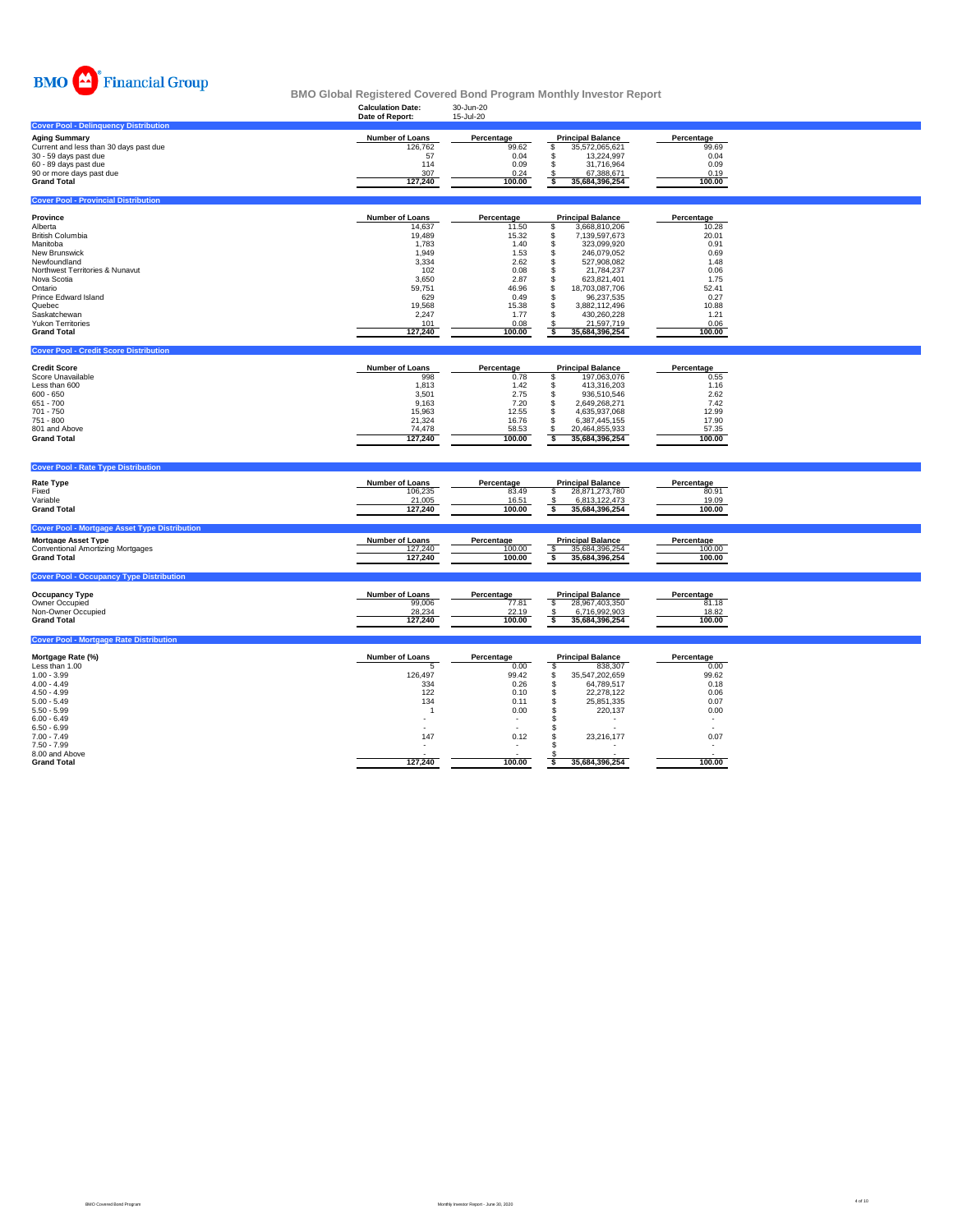

## **Calculation Date:** 30-Jun-20 **BMO Global Registered Covered Bond Program Monthly Investor Report**

|                                           | Date of Report:        | 15-Jul-20  |                          |            |
|-------------------------------------------|------------------------|------------|--------------------------|------------|
| Cover Pool - Indexed LTV Distribution (1) |                        |            |                          |            |
| Indexed LTV (%)                           | <b>Number of Loans</b> | Percentage | <b>Principal Balance</b> | Percentage |
| 20.00 and Below                           | 13.648                 | 10.73      | 1.192.077.698            | 3.34       |
| $20.01 - 25.00$                           | 5.205                  | 4.09       | 946.212.369              | 2.65       |
| 25.01 - 30.00                             | 6.586                  | 5.18       | 1.442.769.623            | 4.04       |
| $30.01 - 35.00$                           | 8.796                  | 6.91       | 2.320.990.045            | 6.50       |
| $35.01 - 40.00$                           | 10.225                 | 8.04       | 2.676.792.209            | 7.50       |
| $40.01 - 45.00$                           | 10,888                 | 8.56       | 2.990.669.675            | 8.38       |
| $45.01 - 50.00$                           | 10.733                 | 8.44       | 3.157.149.665            | 8.85       |
| $50.01 - 55.00$                           | 10.431                 | 8.20       | 3.147.527.895            | 8.82       |
| 55.01 - 60.00                             | 11.042                 | 8.68       | 3,556,579,463            | 9.97       |
| $60.01 - 65.00$                           | 11.503                 | 9.04       | 3.794.694.657            | 10.63      |
| 65.01 - 70.00                             | 11.111                 | 8.73       | 3.891.165.198            | 10.90      |
| 70.01 - 75.00                             | 11,778                 | 9.26       | 4.351.649.554            | 12.19      |
| 75.01 - 80.00                             | 5,277                  | 4.15       | 2.209.716.079            | 6.19       |
| 80.01 and Above                           | 17                     | 0.01       | 6.402.122                | 0.02       |
| <b>Grand Total</b>                        | 127.240                | 100.00     | 35.684.396.254           | 100.00     |

(1) Value as determined by adjusting, not less than quarterly, the Original Market Value utilizing the Indexation Methodology (see Appendix for details) for subsequent price developments.

| <b>Cover Pool - Remaining Term Distribution</b> |                        |            |                          |            |
|-------------------------------------------------|------------------------|------------|--------------------------|------------|
| <b>Months to Maturity</b>                       | <b>Number of Loans</b> | Percentage | <b>Principal Balance</b> | Percentage |
| Less than 12.00                                 | 20.564                 | 16.16      | 4.882.207.416            | 13.68      |
|                                                 |                        |            |                          |            |
| 12.00 - 23.99                                   | 27,489                 | 21.60      | 6.674.180.808            | 18.70      |
| 24.00 - 35.99                                   | 34.267                 | 26.93      | 9.980.128.019            | 27.97      |
| 36.00 - 47.99                                   | 26,564                 | 20.88      | 8,401,066,928            | 23.54      |
| 48.00 - 59.99                                   | 16,762                 | 13.17      | 5.349.525.338            | 14.99      |
| $60.00 - 71.99$                                 | 1,418                  | 1.11       | 359.831.944              | 1.01       |
| 72.00 - 83.99                                   | 42                     | 0.03       | 6.229.813                | 0.02       |
| 84.00 - 119.99                                  | 132                    | 0.10       | 30.873.691               | 0.09       |
| 120,00 and above                                |                        | 0.00       | 352.297                  | 0.00       |
| <b>Grand Total</b>                              | 127.240                | 100.00     | 35,684,396,254           | 100.00     |

| <b>Remaining Principal Balance (C\$)</b>       | <b>Number of Loans</b>   | Percentage | <b>Principal Balance</b> | Percentage |
|------------------------------------------------|--------------------------|------------|--------------------------|------------|
| 99,999 and Below                               | 20,302                   | 15.96      | 1,228,700,181            | 3.44       |
| 100.000 - 199.999                              | 35,888                   | 28.20      | 5.422.242.323            | 15.19      |
| 200.000 - 299.999                              | 28.733                   | 22.58      | 7.088.143.400            | 19.86      |
| 300.000 - 399.999                              | 16.889                   | 13.27      | 5.837.924.043            | 16.36      |
| 400.000 - 499.999                              | 9.959                    | 7.83       | 4.448.941.808            | 12.47      |
| 500.000 - 599.999                              | 5.788                    | 4.55       | 3.159.748.565            | 8.85       |
| 600.000 - 699.999                              | 3.364                    | 2.64       | 2.171.473.186            | 6.09       |
| 700.000 - 799.999                              | 1.985                    | 1.56       | 1.481.526.723            | 4.15       |
| 800.000 - 899.999                              | 1,312                    | 1.03       | 1,110,517,822            | 3.11       |
| $900.000 - 999.999$                            | 908                      | 0.71       | 859.670.918              | 2.41       |
| 1.000.000 - 1.499.999                          | 1,592                    | 1.25       | 1,891,757,432            | 5.30       |
| 1.500.000 - 2.000.000                          | 365                      | 0.29       | 619.634.879              | 1.74       |
| 2,000,000 - 3,000,000                          | 155                      | 0.12       | 364.114.974              | 1.02       |
| 3,000,000 and Above                            | $\overline{\phantom{0}}$ |            |                          | ۰.         |
|                                                | 127,240                  | 100.00     | 35,684,396,254           | 100.00     |
| <b>Cover Pool - Property Type Distribution</b> |                          |            |                          |            |
| <b>Property Type</b>                           | Number of Loans          | Percentage | <b>Principal Balance</b> | Percentage |

| <b>Property Type</b> | <b>Number of Loans</b> | Percentage | <b>Principal Balance</b> | Percentage |
|----------------------|------------------------|------------|--------------------------|------------|
| Condominium          | 26.061                 | 20.48      | 5.677.581.842            | 15.91      |
| Multi-Residential    | 6.163                  | 4.84       | 1.649.108.218            | 4.62       |
| Single Family        | 84.934                 | 66.75      | 25.503.497.805           | 71.47      |
| Townhouse            | 10.082                 | 7.92       | 2.854.208.388            | 8.00       |
| <b>Grand Total</b>   | 127.240                | 100.00     | 35.684.396.254           | 100.00     |
|                      |                        |            |                          |            |

*Note: Percentages and totals in the above tables may not add exactly due to rounding.*

**Cover Balance Distribution** 

|          | Cover Pool - Indexed LTV and Delinguency Distribution by Province (1) |                                                     |  |                           |                           |                             |               |
|----------|-----------------------------------------------------------------------|-----------------------------------------------------|--|---------------------------|---------------------------|-----------------------------|---------------|
|          |                                                                       |                                                     |  |                           | <b>Aging Summary</b>      |                             |               |
| Province | Indexed LTV (%)                                                       | <b>Current and</b><br>less than 30<br>days past due |  | 30 to 59<br>days past due | 60 to 89<br>days past due | 90 or more<br>days past due | <b>Total</b>  |
| Alberta  | 20.00 and Below                                                       | 76.242.914                                          |  |                           |                           | 239.322                     | 76.482.236    |
|          | $20.01 - 25$                                                          | 54.706.796                                          |  |                           | 77.304                    | 718.887                     | 55.502.986    |
|          | $25.01 - 30$                                                          | 79.801.431                                          |  | 105.995                   | 289.679                   | 200.236                     | 80.397.341    |
|          | $30.01 - 35$                                                          | 108.076.098                                         |  | 80.043                    | 443.004                   | 553.368                     | 109.152.512   |
|          | $35.01 - 40$                                                          | 143.788.127                                         |  |                           | 1,507,179                 | .329.728                    | 146.625.034   |
|          | $40.01 - 45$                                                          | 178.208.039                                         |  |                           | 126.570                   | 491.314                     | 178.825.923   |
|          | $45.01 - 50$                                                          | 229.213.908                                         |  |                           | 412.250                   | .291.306                    | 230.917.464   |
|          | $50.01 - 55$                                                          | 295.847.410                                         |  |                           | 1,125,534                 | .259.887                    | 298.232.831   |
|          | $55.01 - 60$                                                          | 360.066.981                                         |  | 483.699                   |                           | 675.505                     | 361.226.185   |
|          | $60.01 - 65$                                                          | 402.976.500                                         |  |                           | 1,839,561                 | 981.970                     | 405.798.031   |
|          | $65.01 - 70$                                                          | 502.614.298                                         |  |                           | 380.811                   | 1.542.695                   | 504.537.803   |
|          | $70.01 - 75$                                                          | 689.996.373                                         |  | 216,704                   | 180.117                   | 1.068.323                   | 691.461.516   |
|          | $75.01 - 80$                                                          | 524.034.678                                         |  |                           |                           | 336.528                     | 524.371.206   |
|          | 80.01 and Above                                                       | 4.945.247                                           |  |                           |                           | 333.891                     | 5.279.137     |
|          |                                                                       | 3.650.518.798                                       |  | 886.441                   | 6.382.008                 | 11.022.959                  | 3.668.810.206 |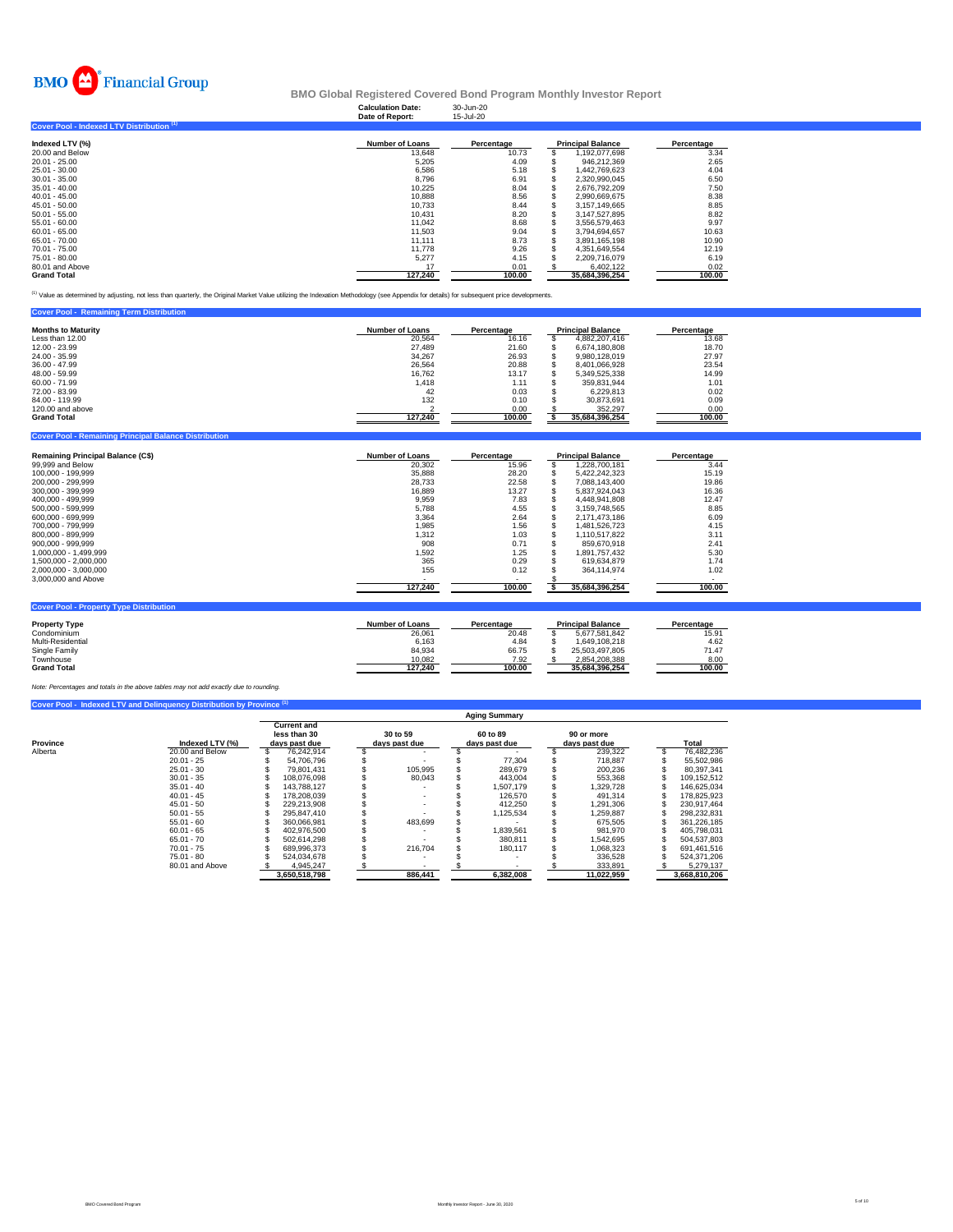

**Calculation Date:** 30-Jun-20 **Date of Report:** 15-Jul-20

|                         |                                 |                                        |                     | <b>Aging Summary</b>             |                                    |                                        |
|-------------------------|---------------------------------|----------------------------------------|---------------------|----------------------------------|------------------------------------|----------------------------------------|
|                         |                                 | <b>Current and</b><br>less than 30     | 30 to 59            | 60 to 89                         | 90 or more                         |                                        |
| Province                | Indexed LTV (%)                 | days past due                          | days past due       | days past due                    | days past due                      | Total                                  |
| <b>British Columbia</b> | 20.00 and Below                 | \$<br>357,733,498                      | \$<br>39,770        | \$<br>328,111                    | \$<br>2,547,373                    | S<br>360,648,751                       |
|                         | $20.01 - 25$                    | \$<br>293,352,684                      | \$                  | $\mathbb S$<br>249,037           | 654,746<br>\$                      | $\mathbb S$<br>294,256,468             |
|                         | $25.01 - 30$                    | \$<br>455,401,801                      | \$                  | \$<br>400,679                    | 306.243<br>\$                      | \$<br>456,108,722                      |
|                         | $30.01 - 35$<br>$35.01 - 40$    | \$<br>768,021,696<br>\$<br>652,579,798 | \$<br>219,197<br>\$ | \$<br>1,600,834<br>\$<br>868,691 | \$<br>2,744,620<br>\$<br>2,370,177 | \$<br>772,586,348<br>\$<br>655,818,666 |
|                         | $40.01 - 45$                    | \$<br>559,773,909                      | \$                  | \$<br>1,092,167                  | 1,211,400<br>\$                    | \$<br>562,077,476                      |
|                         | $45.01 - 50$                    | \$<br>580,983,928                      | \$<br>369,214       | \$                               | 596,462<br>\$                      | \$<br>581,949,604                      |
|                         | $50.01 - 55$                    | \$<br>540,781,838                      | \$                  | \$                               | 1,310,290<br>\$                    | \$<br>542,092,128                      |
|                         | $55.01 - 60$                    | \$<br>534,264,117                      | \$                  | \$                               | \$<br>995,482                      | \$<br>535,259,599                      |
|                         | $60.01 - 65$                    | S<br>637,710,109                       | \$                  | \$<br>451,177                    | S                                  | \$<br>638,161,285                      |
|                         | $65.01 - 70$                    | \$<br>537,238,426                      | \$                  | S                                | S                                  | \$<br>537,238,426                      |
|                         | $70.01 - 75$                    | \$<br>609,528,644                      | \$                  | \$<br>1,131,585                  | \$<br>543,491                      | \$<br>611,203,719                      |
|                         | $75.01 - 80$<br>80.01 and Above | S<br>591,216,435                       | \$<br>\$            | \$<br>164,064                    | s<br>815,981                       | \$<br>592,196,481                      |
|                         |                                 | 7,118,586,883                          | 628,181             | 6,286,345                        | 14,096,265                         | 7,139,597,673                          |
|                         |                                 |                                        |                     | <b>Aging Summary</b>             |                                    |                                        |
|                         |                                 | <b>Current and</b><br>less than 30     | 30 to 59            | 60 to 89                         | 90 or more                         |                                        |
| Province                | Indexed LTV (%)                 | days past due                          | days past due       | days past due                    | days past due                      | Total                                  |
| Manitoba                | 20.00 and Below                 | \$<br>6,386,103                        | \$                  |                                  | s                                  | \$<br>6,386,103                        |
|                         | $20.01 - 25$                    | \$<br>5,167,581                        |                     | \$                               | \$                                 | \$<br>5,167,581                        |
|                         | $25.01 - 30$                    | \$<br>6,680,536                        | \$                  | $\ddot{s}$                       | \$                                 | \$<br>6,680,536                        |
|                         | $30.01 - 35$                    | \$<br>7,073,247<br>Š                   | \$<br>$\dot{\$}$    | \$<br>$\ddot{\$}$                | \$                                 | 7,073,247<br>Š                         |
|                         | $35.01 - 40$<br>$40.01 - 45$    | 10,514,032<br>\$<br>16,023,694         | \$                  | 65,714<br>\$                     | \$<br>S                            | 10,579,746<br>\$<br>16,023,694         |
|                         | $45.01 - 50$                    | S<br>21,166,717                        | \$<br>238.735       | \$<br>98,543                     | S<br>296.381                       | \$<br>21,800,377                       |
|                         | $50.01 - 55$                    | \$<br>26,756,560                       | \$                  | \$                               | S<br>217,602                       | \$<br>26,974,162                       |
|                         | $55.01 - 60$                    | \$<br>28,157,087                       | \$                  | \$                               | \$                                 | ś<br>28,157,087                        |
|                         | $60.01 - 65$                    | \$<br>38,985,190                       | \$                  | \$                               | 188,093<br>\$                      | \$<br>39,173,282                       |
|                         | $65.01 - 70$                    | \$<br>51,018,404                       | \$                  | S                                | 156,260<br>\$                      | \$<br>51,174,664                       |
|                         | $70.01 - 75$                    | \$<br>58,058,123                       | \$                  | \$                               | s                                  | \$<br>58,058,123                       |
|                         | 75.01 - 80<br>80.01 and Above   | \$<br>44,728,333<br>1,122,985<br>S     | \$<br>\$            | \$<br>\$                         | S<br>s                             | \$<br>44,728,333<br>S<br>1,122,985     |
|                         |                                 | 321,838,592                            | 238,735             | 164,257                          | 858,336                            | 323,099,920                            |
|                         |                                 |                                        |                     |                                  |                                    |                                        |
|                         |                                 |                                        |                     | <b>Aging Summary</b>             |                                    |                                        |
|                         |                                 | <b>Current and</b><br>less than 30     | 30 to 59            |                                  |                                    |                                        |
| Province                | Indexed LTV (%)                 | days past due                          | days past due       | 60 to 89<br>days past due        | 90 or more<br>days past due        | Total                                  |
| New Brunswick           | 20.00 and Below                 | \$<br>7,057,304                        |                     | 16,126                           | \$                                 | \$<br>7,073,430                        |
|                         | $20.01 - 25$                    | $\ddot{\$}$<br>4,081,017               | \$                  | \$                               | \$                                 | \$<br>4,081,017                        |
|                         | $25.01 - 30$                    | \$<br>5,362,760                        | \$                  | $\ddot{\$}$                      | \$<br>50,197                       | \$<br>5,412,958                        |
|                         | $30.01 - 35$                    | \$<br>11,174,449                       | \$                  | \$                               | \$                                 | \$<br>11,174,449                       |
|                         | $35.01 - 40$                    | \$<br>20,525,972                       | \$                  | \$<br>38,510                     | \$                                 | \$<br>20,564,482                       |
|                         | $40.01 - 45$                    | \$<br>23,780,521                       | \$                  | \$                               | \$<br>567,107                      | \$<br>24,347,628                       |
|                         | $45.01 - 50$<br>$50.01 - 55$    | \$<br>17,859,205<br>\$<br>23,012,861   | \$<br>\$            | \$<br>\$                         | \$<br>122,698<br>S                 | \$<br>17,981,903<br>23,012,861         |
|                         | $55.01 - 60$                    | \$<br>21,318,789                       | $\ddot{\$}$         | \$                               | 54,069<br>\$                       | 21,372,858                             |
|                         | $60.01 - 65$                    | \$<br>29,894,357                       | \$                  | $\ddot{s}$                       | 89,974<br>S                        | <b>S</b><br>S<br>S<br>29,984,330       |
|                         | $65.01 - 70$                    | S<br>30,318,794                        | \$                  | \$                               | 118.485<br>S                       | 30,437,279                             |
|                         | $70.01 - 75$                    | \$<br>36,326,452                       | \$                  | \$                               | 330,628<br>S                       | \$<br>36,657,080                       |
|                         | $75.01 - 80$<br>80.01 and Above | \$<br>13,842,357                       | \$<br>\$            | \$<br>S                          | 136,420<br>s<br>\$                 | ś<br>13,978,777<br>S                   |
|                         |                                 | 244,554,837                            |                     | 54,636                           | 1,469,579                          | 246,079,052                            |
|                         |                                 |                                        |                     | <b>Aging Summary</b>             |                                    |                                        |
|                         |                                 | <b>Current and</b><br>less than 30     | 30 to 59            | 60 to 89                         | 90 or more                         |                                        |
| Province                | Indexed LTV (%)                 | days past due                          | days past due       | days past due                    | days past due                      | Total                                  |
| Newfoundland            | 20.00 and Below                 | 10,064,502<br>\$                       |                     |                                  | 231,012<br>\$                      | S<br>10,295,514                        |
|                         | $20.01 - 25$                    | \$<br>8,305,047                        | \$                  | \$<br>87,901                     | \$<br>47,443                       | \$<br>8,440,391                        |
|                         | $25.01 - 30$                    | \$<br>13,074,186                       | \$<br>101,085       | \$                               | S<br>525.001                       | \$<br>13,700,272                       |
|                         | $30.01 - 35$                    | \$<br>18,830,668                       | \$                  | 134,855<br>\$                    | 96,340<br>\$                       | 19,061,863                             |
|                         | $35.01 - 40$                    | \$<br>40,411,980                       | 192,813             | \$<br>228,269                    | \$<br>83,925                       | \$<br>40,916,986                       |
|                         | $40.01 - 45$<br>$45.01 - 50$    | \$<br>68,473,683<br>\$<br>59,954,943   | \$<br>\$<br>161,428 | \$<br>449,105<br>\$<br>782,283   | \$<br>776,964<br>\$<br>1,097,261   | \$<br>69,699,752<br>61,995,915         |
|                         | $50.01 - 55$                    | \$<br>52,192,173                       | \$                  | \$<br>124,609                    | \$<br>278,886                      | \$<br>\$<br>52,595,669                 |
|                         | $55.01 - 60$                    | \$<br>46,058,214                       | \$                  | \$                               | 207,455<br>\$                      | \$<br>46,265,669                       |
|                         | $60.01 - 65$                    | \$<br>56,152,800                       | \$                  | \$<br>288,910                    | \$<br>320,829                      | \$<br>56,762,539                       |
|                         | $65.01 - 70$                    | \$<br>51,824,063                       | \$                  | \$                               | 109,565<br>S                       | \$<br>51,933,628                       |
|                         | $70.01 - 75$                    | \$<br>70,607,040                       | \$<br>120,151       | \$                               | 949,692<br>S                       | \$<br>71,676,882                       |
|                         | $75.01 - 80$<br>80.01 and Above | \$<br>24,563,001<br>s                  | \$<br>\$            | \$<br>\$                         | S<br>\$                            | \$<br>24,563,001<br>S                  |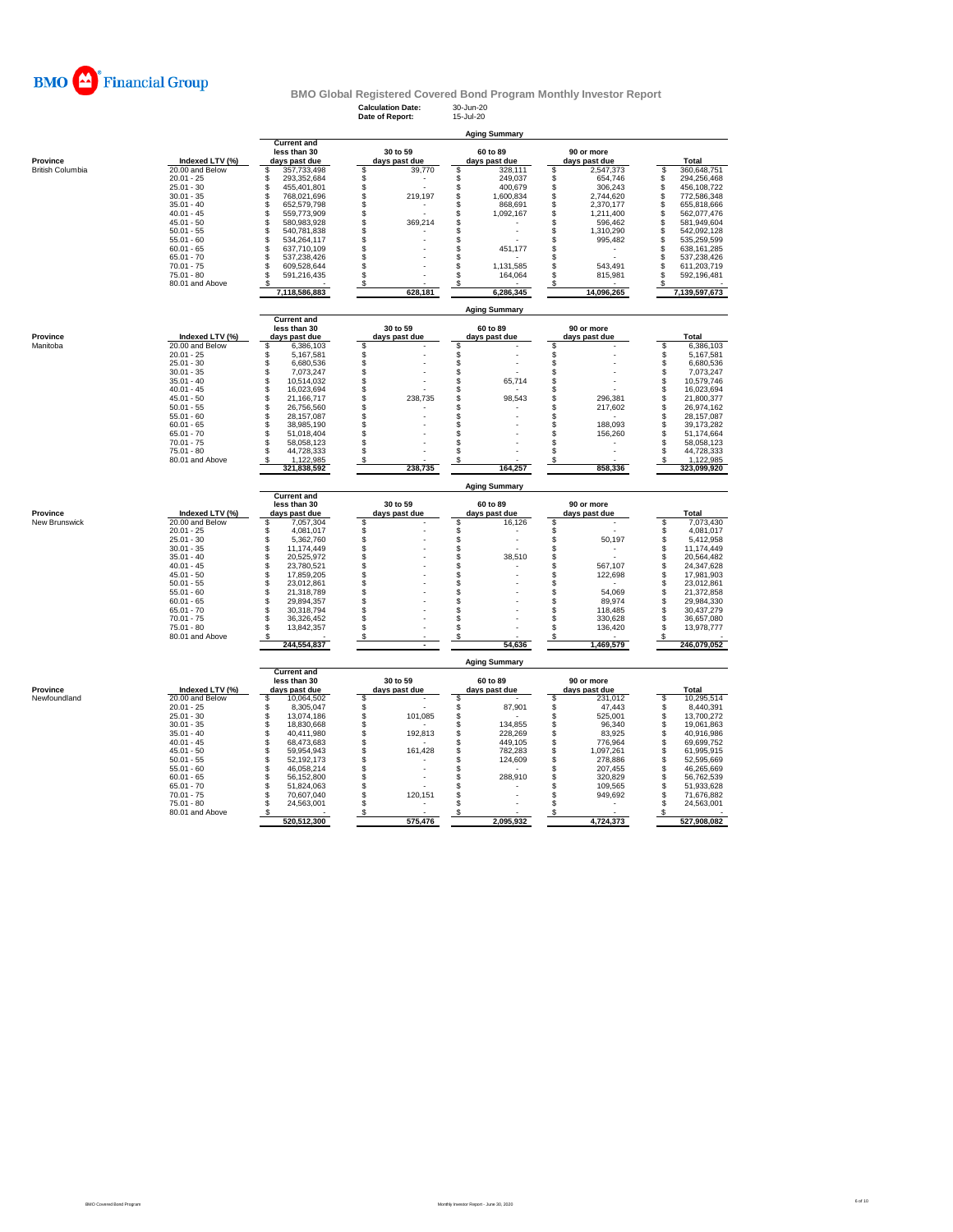

|                       |                 |                                                     | Calculation Date:<br>Date of Report: | 30-Jun-Zu<br>15-Jul-20<br><b>Aging Summary</b> |                             |                         |  |  |
|-----------------------|-----------------|-----------------------------------------------------|--------------------------------------|------------------------------------------------|-----------------------------|-------------------------|--|--|
| Province              | Indexed LTV (%) | <b>Current and</b><br>less than 30<br>days past due | 30 to 59<br>days past due            | 60 to 89<br>days past due                      | 90 or more<br>days past due | Total                   |  |  |
| Northwest Territories | 20.00 and Below | \$<br>859,234                                       | \$<br>88,860                         | \$                                             | \$                          | 948,095<br>\$           |  |  |
|                       | $20.01 - 25$    | \$<br>368,817                                       | \$                                   | \$                                             |                             | $\ddot{s}$<br>368,817   |  |  |
|                       | $25.01 - 30$    | \$<br>1.087.290                                     | \$                                   | \$                                             | \$                          | \$<br>1.087.290         |  |  |
|                       | $30.01 - 35$    | \$<br>2,286,780                                     |                                      | \$                                             | \$                          | \$<br>2,286,780         |  |  |
|                       | $35.01 - 40$    | \$<br>2,486,572                                     | \$                                   | \$                                             | \$                          | \$<br>2,486,572         |  |  |
|                       | $40.01 - 45$    | \$<br>1,956,736                                     | <b>ვ</b>                             | \$                                             | S                           | \$<br>1,956,736         |  |  |
|                       | $45.01 - 50$    | \$<br>2,289,386                                     | 208,957                              |                                                | S                           | \$<br>2,498,343         |  |  |
|                       | $50.01 - 55$    | $\mathbb{S}$<br>2,719,346                           | ś                                    | \$                                             | \$                          | $\ddot{s}$<br>2,719,346 |  |  |
|                       | $55.01 - 60$    | \$                                                  | \$                                   | \$                                             | S                           | \$                      |  |  |
|                       | $60.01 - 65$    | \$<br>1,256,403                                     | \$                                   | \$                                             | S                           | \$<br>1,256,403         |  |  |
|                       | $65.01 - 70$    | \$<br>2,518,131                                     | \$                                   | \$                                             | s                           | \$<br>2,518,131         |  |  |
|                       | $70.01 - 75$    | \$<br>2,925,895                                     | \$                                   | \$                                             | \$                          | \$<br>2,925,895         |  |  |
|                       | $75.01 - 80$    | \$<br>731,830                                       | \$                                   | \$                                             | \$                          | \$<br>731,830           |  |  |
|                       | 80.01 and Above | 21,486,420                                          | $\frac{3}{5}$<br>297,817             | s                                              | ॱऽ<br>$\blacksquare$        | S<br>Ś<br>21,784,237    |  |  |
|                       |                 |                                                     |                                      | <b>Aging Summary</b>                           |                             |                         |  |  |
|                       |                 | <b>Current and</b><br>less than 30                  | 30 to 59                             | 60 to 89                                       | 90 or more                  |                         |  |  |
| Province              | Indexed LTV (%) | days past due                                       | days past due                        | days past due                                  | days past due               | Total                   |  |  |
| Nova Scotia           | 20.00 and Below | 13,711,064<br>\$                                    | \$                                   | \$                                             | s                           | 13,711,064<br>s         |  |  |
|                       | $20.01 - 25$    | 10,438,450<br>\$                                    | \$                                   | \$                                             | 42,805<br>s                 | \$<br>10,481,254        |  |  |
|                       | $25.01 - 30$    | \$<br>12,615,691                                    |                                      |                                                | \$<br>122,714               | \$<br>12,738,405        |  |  |
|                       | $30.01 - 35$    | s<br>18.356.260                                     | \$                                   | \$<br>61.213                                   | S                           | 18.417.473<br>\$        |  |  |
|                       | $35.01 - 40$    | \$<br>30,190,957                                    |                                      | 34,032                                         | \$<br>54,382                | \$<br>30,279,372        |  |  |
|                       | $40.01 - 45$    | \$<br>41,900,182                                    | \$                                   | \$                                             | \$                          | \$<br>41,900,182        |  |  |
|                       | $45.01 - 50$    | s<br>55,394,210                                     | <b>ვ</b>                             | \$<br>308,757                                  | Ŝ<br>40,037                 | \$<br>55,743,004        |  |  |
|                       | $50.01 - 55$    | s<br>79,383,490                                     |                                      | \$                                             | S                           | \$<br>79,383,490        |  |  |
|                       | $55.01 - 60$    | \$<br>84,348,940                                    | Ś                                    | \$                                             | \$<br>95,167                | \$<br>84,444,107        |  |  |
|                       | $60.01 - 65$    | s<br>101,296,114                                    | \$                                   | \$                                             | \$                          | \$<br>101,296,114       |  |  |
|                       | $65.01 - 70$    | s<br>75.021.227                                     | \$                                   | \$                                             | S<br>355,010                | s<br>75,376,237         |  |  |
|                       | $70.01 - 75$    | s<br>70,594,996                                     | \$                                   | \$                                             | S                           | s<br>70,594,996         |  |  |
|                       | $75.01 - 80$    | \$<br>29,455,702                                    | \$                                   | \$                                             | S                           | \$<br>29,455,702        |  |  |
|                       | 80.01 and Above | 622,707,283                                         | S<br>$\sim$                          | S<br>404,003                                   | 710,116                     | 623,821,401             |  |  |
|                       |                 |                                                     |                                      |                                                |                             |                         |  |  |
|                       |                 | <b>Current and</b>                                  |                                      | <b>Aging Summary</b>                           |                             |                         |  |  |
| Province              | Indexed LTV (%) | less than 30<br>days past due                       | 30 to 59<br>days past due            | 60 to 89<br>days past due                      | 90 or more<br>days past due | Total                   |  |  |
| Nunavut               | 20.00 and Below | \$                                                  | \$                                   | \$                                             | S                           | \$                      |  |  |
|                       | $20.01 - 25$    | \$                                                  |                                      |                                                |                             | \$                      |  |  |
|                       | $25.01 - 30$    | \$                                                  |                                      |                                                | \$                          |                         |  |  |
|                       | $30.01 - 35$    | $\hat{\mathbb{S}}$                                  | \$\$                                 | \$\$                                           | \$                          | \$                      |  |  |
|                       | $35.01 - 40$    | \$                                                  | \$                                   | \$                                             | S                           | \$                      |  |  |
|                       | $40.01 - 45$    | \$                                                  | \$                                   | \$                                             | \$                          | \$                      |  |  |
|                       | $45.01 - 50$    | \$                                                  | \$                                   | \$                                             | S                           | \$                      |  |  |
|                       | $50.01 - 55$    | \$                                                  | \$                                   | \$                                             | S                           | \$                      |  |  |
|                       | $55.01 - 60$    | \$                                                  | \$                                   | \$                                             | S                           | \$                      |  |  |
|                       | $60.01 - 65$    | \$                                                  | \$                                   | \$                                             | \$                          | \$                      |  |  |
|                       | $65.01 - 70$    | \$                                                  | \$                                   | \$                                             | \$                          | \$                      |  |  |
|                       | $70.01 - 75$    | \$                                                  | \$                                   | \$                                             | \$                          | \$                      |  |  |
|                       | $75.01 - 80$    | \$                                                  | \$                                   | \$                                             | S                           | \$                      |  |  |
|                       | 80.01 and Above | \$.<br>\$                                           | \$<br>$\sqrt{2}$                     | \$<br>\$                                       | \$<br>-S                    | \$<br>\$                |  |  |
|                       |                 |                                                     |                                      | <b>Aging Summary</b>                           |                             |                         |  |  |
|                       |                 | <b>Current and</b><br>less than 30                  | 30 to 59                             | 60 to 89                                       | 90 or more                  |                         |  |  |
| Province              | Indexed LTV (%) | days past due                                       | days past due                        | days past due                                  | days past due               | Total                   |  |  |
| Ontario               | 20.00 and Below | 597,925,429<br>s                                    | \$<br>18,784                         | 212,240                                        | 581,357                     | \$<br>598,737,810       |  |  |
|                       | $20.01 - 25$    | s<br>489,970,003                                    | \$                                   | \$<br>891,866                                  | \$<br>180,154               | 491,042,024<br>\$       |  |  |
|                       | $25.01 - 30$    | s<br>760,411,789                                    | \$                                   | \$<br>500,580                                  | \$<br>242,648               | 761,155,017<br>\$       |  |  |
|                       | $30.01 - 35$    | \$<br>1,217,567,886                                 | 551,727                              | 616,316                                        | s<br>417,148                | \$<br>1,219,153,077     |  |  |
|                       | $35.01 - 40$    | \$<br>1,487,713,265                                 | \$<br>398,844                        | \$\$<br>1,041,925                              | \$<br>2,007,433             | \$<br>1,491,161,467     |  |  |
|                       | $40.01 - 45$    | \$<br>1,694,169,384                                 | \$<br>2,312,498                      | 1,030,811                                      | \$<br>1,752,679             | \$<br>1,699,265,373     |  |  |
|                       | $45.01 - 50$    | 1,703,373,698<br>\$                                 | \$<br>359,470                        | \$<br>1,063,787                                | \$<br>1,667,172             | \$<br>1,706,464,127     |  |  |
|                       | $50.01 - 55$    | \$<br>1,614,493,465                                 | \$<br>699,469                        | \$<br>1,104,671                                | \$<br>2,362,150             | \$<br>1,618,659,755     |  |  |
|                       | $55.01 - 60$    | 1,894,181,126<br>£.                                 | \$<br>492,090                        | \$                                             | s<br>671,101                | 1,895,344,316<br>\$     |  |  |
|                       | $60.01 - 65$    | 1,897,254,310<br>£.                                 | \$<br>2,986,523                      | \$<br>1.554.091                                | \$<br>2.592.036             | \$<br>1,904,386,960     |  |  |
|                       | $65.01 - 70$    | \$<br>2,058,865,251                                 | š<br>317,352                         | \$<br>698,951                                  | \$<br>3,773,406             | \$<br>2,063,654,959     |  |  |
|                       | $70.01 - 75$    | 2,358,231,367<br>S                                  | \$<br>256,957                        | \$<br>2,208,674                                | \$<br>2,857,645             | \$<br>2,363,554,642     |  |  |
|                       | $75.01 - 80$    | 890,361,986<br>S                                    | \$                                   | \$                                             | S<br>146,194                | s<br>890,508,180        |  |  |
|                       | 80.01 and Above | -S                                                  | \$                                   | S                                              | s                           | \$                      |  |  |
|                       |                 | 18,664,518,959                                      | 8,393,712                            | 10,923,911                                     | 19,251,122                  | 18,703,087,706          |  |  |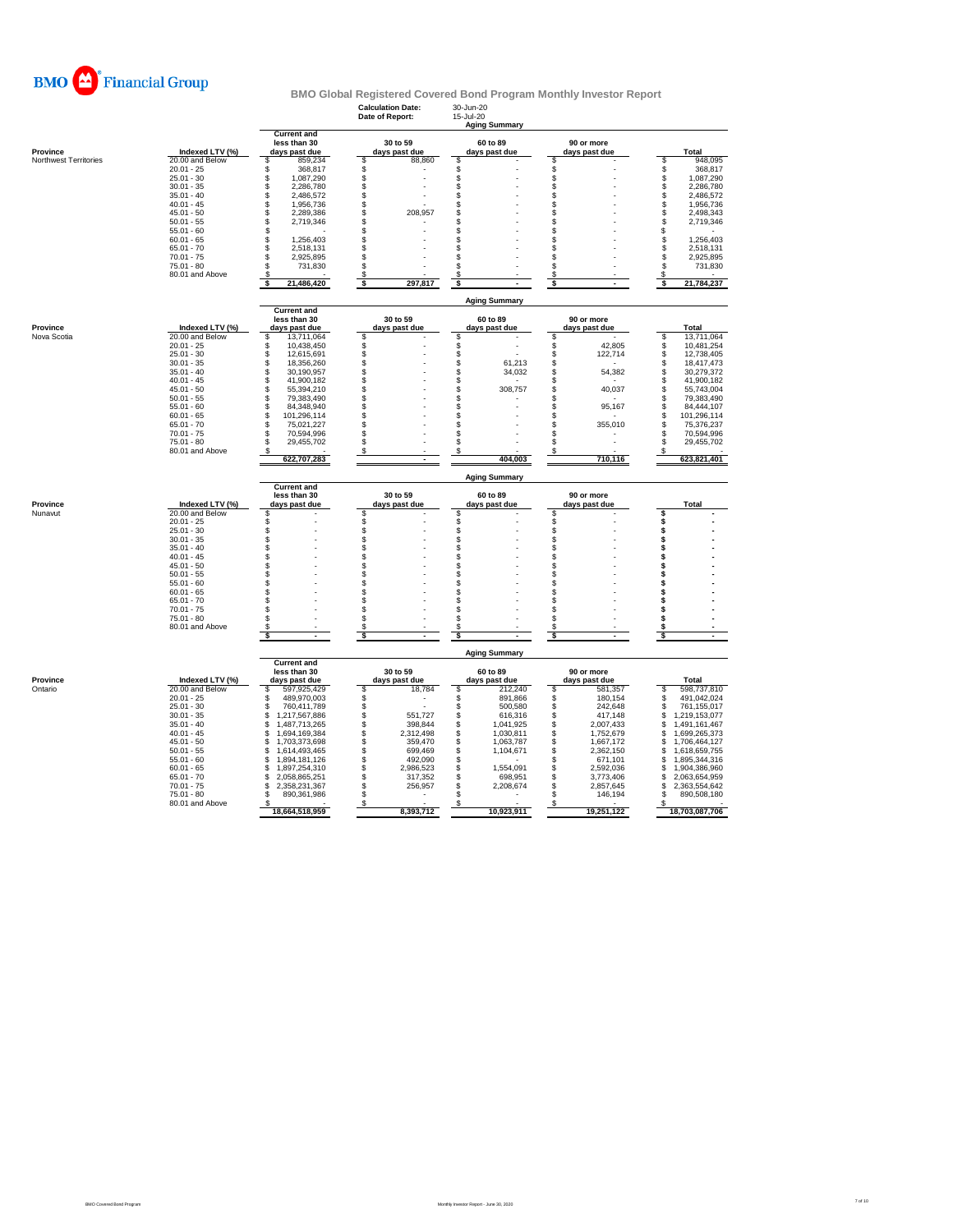

|                          |                                 |                                                     | <b>Calculation Date:</b><br>Date of Report: | 30-Jun-20<br>15-Jul-20<br><b>Aging Summary</b> |                                |                                   |  |
|--------------------------|---------------------------------|-----------------------------------------------------|---------------------------------------------|------------------------------------------------|--------------------------------|-----------------------------------|--|
| Province                 | Indexed LTV (%)                 | <b>Current and</b><br>less than 30<br>days past due | 30 to 59<br>days past due                   | 60 to 89<br>days past due                      | 90 or more<br>days past due    | Total                             |  |
| Prince Edward Island     | 20.00 and Below                 | 2,439,119<br>\$                                     | \$                                          | S                                              | \$                             | \$<br>2,439,119                   |  |
|                          | $20.01 - 25$                    | \$<br>1,183,259                                     | \$                                          | \$                                             | \$                             | \$<br>1,183,259                   |  |
|                          | $25.01 - 30$                    | \$<br>2,810,887                                     | \$                                          | \$                                             |                                | \$<br>2,810,887                   |  |
|                          | $30.01 - 35$<br>$35.01 - 40$    | \$<br>4,454,339<br>\$<br>7,794,826                  | \$<br>\$                                    | Ŝ<br>\$                                        | \$<br>\$                       | \$<br>4,454,339<br>Š<br>7,794,826 |  |
|                          | $40.01 - 45$                    | \$<br>6,374,155                                     | $\ddot{s}$                                  | \$                                             | \$                             | \$<br>6,374,155                   |  |
|                          | $45.01 - 50$                    | \$<br>6,201,212                                     | \$                                          | \$                                             | \$                             | \$<br>6,201,212                   |  |
|                          | $50.01 - 55$                    | \$<br>6,561,342                                     | \$                                          | \$                                             | \$                             | Ś<br>6,561,342                    |  |
|                          | $55.01 - 60$                    | \$<br>8,935,461                                     | \$                                          | \$                                             | \$                             | \$<br>8,935,461                   |  |
|                          | $60.01 - 65$                    | \$<br>10,566,790                                    | \$                                          | \$                                             | \$                             | 10,566,790                        |  |
|                          | $65.01 - 70$                    | \$<br>13,227,457                                    | \$                                          | \$                                             | \$                             | <b>998</b><br>13,227,457          |  |
|                          | $70.01 - 75$                    | \$<br>20,159,070                                    | \$                                          | \$                                             | \$                             | 20,159,070                        |  |
|                          | $75.01 - 80$                    | \$<br>5,529,617                                     | \$                                          | \$                                             | s                              | \$<br>5,529,617                   |  |
|                          | 80.01 and Above                 | \$<br>96,237,535                                    | \$                                          | \$                                             | \$                             | S<br>96,237,535                   |  |
|                          |                                 |                                                     |                                             |                                                |                                |                                   |  |
|                          |                                 | <b>Current and</b>                                  |                                             | <b>Aging Summary</b>                           |                                |                                   |  |
| Province                 | Indexed LTV (%)                 | less than 30<br>days past due                       | 30 to 59<br>days past due                   | 60 to 89                                       | 90 or more                     | Total                             |  |
| Quebec                   | 20.00 and Below                 | \$<br>99,164,136                                    | Ŝ<br>88.752                                 | days past due<br>Ŝ                             | days past due<br>\$<br>201.575 | S<br>99.454.462                   |  |
|                          | $20.01 - 25$                    | \$<br>65,136,493                                    | \$                                          | 61,997<br>\$                                   | \$<br>436,511                  | \$<br>65,635,002                  |  |
|                          | $25.01 - 30$                    | \$<br>87,919,207                                    | \$                                          | S                                              | \$<br>395,070                  | \$<br>88,314,277                  |  |
|                          | $30.01 - 35$                    | \$<br>132.820.679                                   | \$                                          | 56.940<br>S.                                   | \$<br>492.925                  | 133,370,543                       |  |
|                          | $35.01 - 40$                    | \$<br>214,473,575                                   | \$                                          | 101,752<br>\$                                  | \$<br>475,724                  | <b>998</b><br>215,051,051         |  |
|                          | $40.01 - 45$                    | \$<br>337,150,636                                   | \$<br>490,067                               | \$                                             | \$<br>1,732,115                | 339,372,818                       |  |
|                          | $45.01 - 50$                    | \$<br>421,453,897                                   | \$<br>248.244                               | \$<br>221,634                                  | \$<br>1,970,194                | 423,893,969                       |  |
|                          | $50.01 - 55$                    | \$<br>451,470,505                                   | \$<br>164,300                               | \$<br>2,104,226                                | \$<br>775,432                  | \$<br>454,514,462                 |  |
|                          | $55.01 - 60$                    | \$<br>533,733,320                                   | \$<br>181,088                               | 1,072,567<br>\$                                | \$<br>2,940,428                | \$<br>537,927,403                 |  |
|                          | $60.01 - 65$                    | \$<br>562,293,274                                   | \$                                          | \$<br>1,491,160                                | \$<br>1,684,262                | \$<br>565,468,695                 |  |
|                          | $65.01 - 70$                    | \$<br>516,829,147                                   | \$<br>717,606                               | 168,181<br>\$                                  | \$<br>932,959                  | s<br>S<br>518,647,894             |  |
|                          | $70.01 - 75$                    | \$<br>364,626,447                                   | \$                                          | S.                                             | \$<br>1,791,910                | 366,418,357                       |  |
|                          | $75.01 - 80$<br>80.01 and Above | \$<br>73,916,145<br>-S                              | \$<br>S                                     | \$<br>127,416                                  | \$<br>\$                       | ś<br>74,043,561<br>$\mathbb S$    |  |
|                          |                                 | 3,860,987,461                                       | 1,890,057                                   | 5,405,873                                      | 13,829,106                     | 3,882,112,496                     |  |
|                          |                                 | <b>Current and</b>                                  |                                             | <b>Aging Summary</b>                           |                                |                                   |  |
| Province                 | Indexed LTV (%)                 | less than 30<br>days past due                       | 30 to 59<br>days past due                   | 60 to 89<br>days past due                      | 90 or more<br>days past due    | Total                             |  |
| Saskatchewan             | 20.00 and Below                 | \$<br>14,288,819                                    | \$                                          | \$.                                            | \$                             | \$<br>14,288,819                  |  |
|                          | $20.01 - 25$                    | \$<br>8,992,589                                     | \$                                          | \$                                             | 46,056                         | \$<br>9,038,645                   |  |
|                          | $25.01 - 30$                    | \$<br>13,514,493                                    | \$                                          | \$                                             | \$                             | \$<br>13,514,493                  |  |
|                          | $30.01 - 35$                    | \$<br>23.014.846                                    | \$                                          | \$                                             | \$                             | \$<br>23,014,846                  |  |
|                          | $35.01 - 40$                    | \$<br>53,630,161                                    | \$                                          | S                                              | \$<br>127,738                  | s<br>S<br>53,757,899              |  |
|                          | $40.01 - 45$                    | \$<br>48,073,759                                    | \$                                          | \$                                             | \$<br>275,185                  | 48,348,944                        |  |
|                          | $45.01 - 50$                    | \$<br>46,301,153                                    | \$<br>314,577                               | \$                                             | \$<br>125,094                  | Ś<br>46,740,825                   |  |
|                          | $50.01 - 55$                    | s<br>39.869.319                                     | \$                                          | \$                                             | \$                             | \$<br>39.869.319                  |  |
|                          | $55.01 - 60$                    | \$<br>37, 172, 324                                  | \$                                          | \$                                             | \$<br>207,187                  | \$<br>37,379,510<br>S             |  |
|                          | $60.01 - 65$<br>$65.01 - 70$    | \$<br>40,009,291<br>\$<br>40,419,734                | \$<br>\$                                    | \$<br>S                                        | \$<br>182,685<br>\$<br>134,840 | 40,191,976<br>\$<br>40,554,574    |  |
|                          | $70.01 - 75$                    | \$<br>53,925,299                                    | \$                                          | S.                                             | \$<br>328,031                  | 54,253,330                        |  |
|                          | 75.01 - 80                      | \$<br>9,307,048                                     | \$                                          | \$                                             | \$                             | \$<br>9,307,048                   |  |
|                          | 80.01 and Above                 | \$<br>428,518,835                                   | S<br>314,577                                | £                                              | \$<br>1,426,816                | \$<br>430,260,228                 |  |
|                          |                                 |                                                     |                                             | <b>Aging Summary</b>                           |                                |                                   |  |
|                          |                                 | <b>Current and</b><br>less than 30                  | 30 to 59                                    | 60 to 89                                       | 90 or more                     |                                   |  |
| Province                 | Indexed LTV (%)                 | days past due                                       | days past due                               | days past due                                  | days past due                  | Total                             |  |
| <b>Yukon Territories</b> | 20.00 and Below                 | 1,612,294<br>\$                                     | \$                                          | S                                              | \$                             | 1,612,294<br>S                    |  |
|                          | $20.01 - 25$                    | \$<br>1,014,925                                     | \$                                          | \$                                             | \$                             | \$<br>1,014,925                   |  |
|                          | $25.01 - 30$                    | \$<br>849.426                                       | \$                                          | \$                                             | \$                             | \$<br>849.426                     |  |
|                          | $30.01 - 35$                    | \$<br>1,244,567                                     | \$                                          | \$                                             | \$                             | \$<br>1,244,567                   |  |
|                          | $35.01 - 40$                    | \$<br>1,756,108                                     | \$                                          | \$                                             | \$                             | $\mathbb S$<br>1,756,108          |  |
|                          | $40.01 - 45$                    | \$<br>2,476,994                                     | \$                                          | \$                                             | \$                             | \$<br>2.476.994                   |  |
|                          | $45.01 - 50$                    | \$<br>962,922                                       | \$                                          | \$                                             | \$                             | 962,922                           |  |
|                          | $50.01 - 55$                    | \$<br>2,912,530                                     | \$                                          | \$                                             | \$                             | $\ddot{\$}$<br>2,912,530          |  |
|                          | $55.01 - 60$                    | \$<br>267,266                                       | \$                                          | \$                                             | \$                             | \$<br>267,266                     |  |
|                          | $60.01 - 65$                    | \$<br>1,648,252                                     | \$                                          | \$                                             | \$                             | 1,648,252<br>$\dot{\$}$           |  |
|                          | $65.01 - 70$<br>$70.01 - 75$    | \$<br>1,864,146<br>4,685,944                        | \$                                          | \$                                             | \$                             | 1,864,146<br>4,685,944            |  |
|                          | $75.01 - 80$                    | \$<br>\$<br>302,344                                 | \$<br>\$                                    | S<br>S                                         | \$<br>\$                       | \$<br>S<br>302,344                |  |
|                          | 80.01 and Above                 | S                                                   |                                             |                                                | s                              | S                                 |  |
|                          |                                 | 21.597.719<br>s                                     |                                             |                                                | Ś                              | 21.597.719<br>Ś                   |  |

<sup>(1)</sup> Value as determined by adjusting, not less than quarterly, the Original Market Value utilizing the Indexation Methodology (see Appendix for details) for subsequent price developments.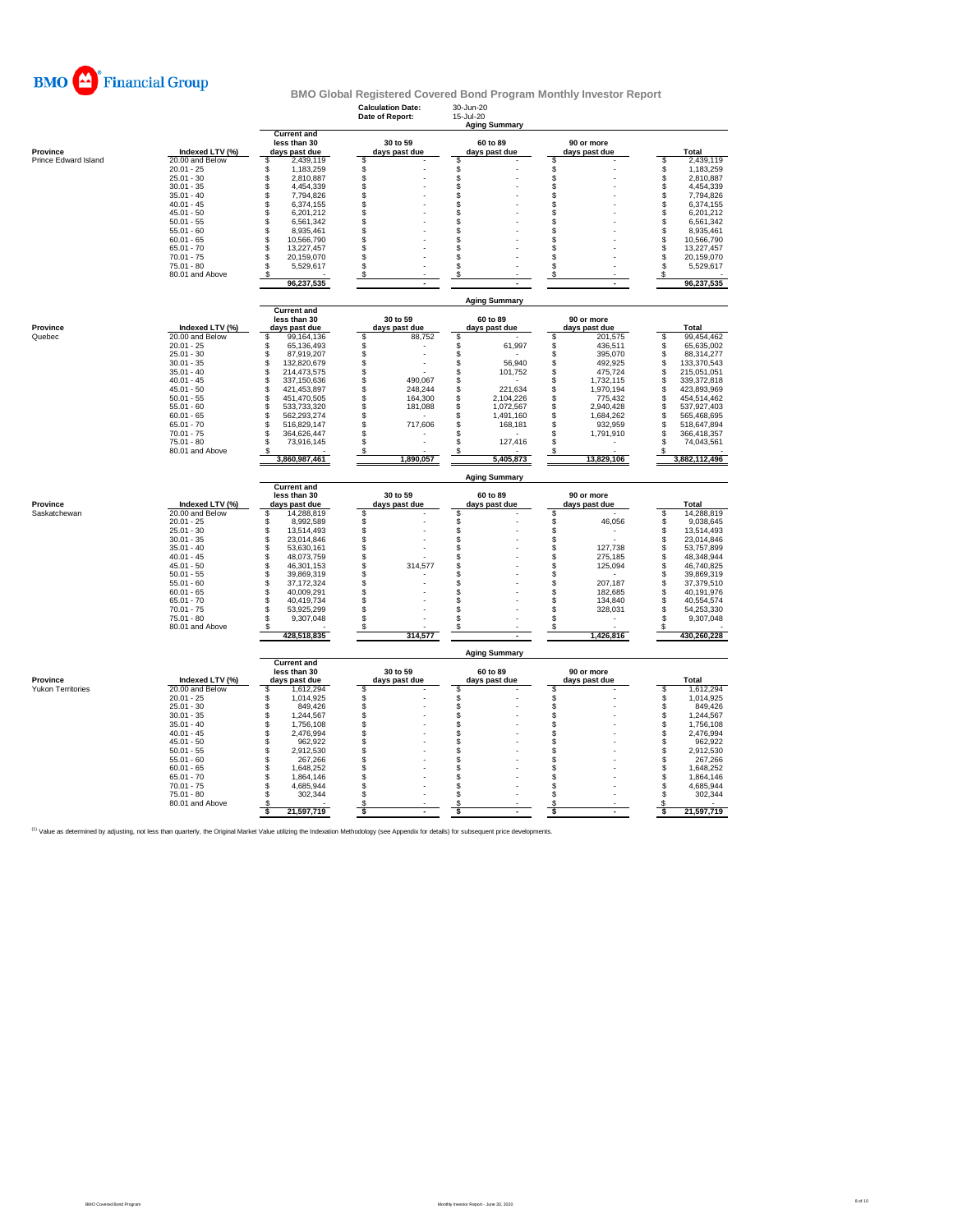

**Calculation Date:** 30-Jun-20 **Date of Report:** 15-Jul-20

**Cover Pool - Current LTV Distribution by Credit Score (1)** 

|                 | <b>Credit Scores</b> |                          |  |             |  |             |  |               |  |               |  |               |                |  |                |
|-----------------|----------------------|--------------------------|--|-------------|--|-------------|--|---------------|--|---------------|--|---------------|----------------|--|----------------|
| Indexed LTV (%) |                      | <b>Score Unavailable</b> |  | < 600       |  | 600 - 650   |  | 651 - 700     |  | 701 - 750     |  | 751 - 800     | >800           |  | Total          |
| 20,00 and Below |                      | 17.007.076               |  | 8.706.180   |  | 20.842.722  |  | 43.126.200    |  | 105.865.944   |  | 157.490.656   | 839.038.921    |  | .192.077.698   |
| $20.01 - 25$    |                      | 8.888.584                |  | 6.645.310   |  | 20.779.753  |  | 42.120.176    |  | 98.141.431    |  | 130.278.957   | 639.358.156    |  | 946.212.369    |
| $25.01 - 30$    |                      | 10.103.363               |  | 14.231.216  |  | 25.439.481  |  | 77.693.242    |  | 164.787.399   |  | 227.299.727   | 923.215.193    |  | .442.769.623   |
| $30.01 - 35$    |                      | 11.269.819               |  | 24.379.538  |  | 63.532.958  |  | 129.974.013   |  | 277.841.686   |  | 378.280.374   | 1.435.711.659  |  | 2.320.990.045  |
| $35.01 - 40$    |                      | 5.400.899                |  | 35.585.268  |  | 76.067.600  |  | 163.922.138   |  | 307.305.329   |  | 446.520.691   | 1.641.990.283  |  | 2.676.792.209  |
| $40.01 - 45$    |                      | 10.667.717               |  | 38,286,728  |  | 84.708.764  |  | 219.813.327   |  | 365.489.817   |  | 517.926.044   | 1.753.777.278  |  | 2.990.669.675  |
| $45.01 - 50$    |                      | 13.396.499               |  | 45.130.857  |  | 88.490.679  |  | 221.531.934   |  | 375.544.789   |  | 558,727,805   | 1.854.327.101  |  | 3.157.149.665  |
| $50.01 - 55$    |                      | 18.655.768               |  | 45.549.294  |  | 94.971.130  |  | 234.678.542   |  | 420.472.174   |  | 553.588.979   | 1.779.612.006  |  | 3.147.527.895  |
| $55.01 - 60$    |                      | 24.685.617               |  | 46.052.879  |  | 91.155.614  |  | 284.263.306   |  | 475.208.529   |  | 645.106.451   | 1.990.107.068  |  | 3.556.579.463  |
| $60.01 - 65$    |                      | 41.990.306               |  | 49.489.375  |  | 105.521.334 |  | 299.402.404   |  | 502.662.871   |  | 697.336.762   | 2.098.291.607  |  | 3.794.694.657  |
| $65.01 - 70$    |                      | 25.119.054               |  | 38,607.209  |  | 110.053.222 |  | 315.586.498   |  | 542.637.742   |  | 739.295.869   | 2.119.865.604  |  | 3.891.165.198  |
| $70.01 - 75$    |                      | 8.804.352                |  | 46.443.180  |  | 113.928.275 |  | 398.734.183   |  | 641.388.513   |  | 852.507.923   | 2.289.843.129  |  | 4.351.649.554  |
| $75.01 - 80$    |                      | 1.074.021                |  | 14.209.170  |  | 41.019.016  |  | 216,787,820   |  | 357.315.598   |  | 482.756.985   | 1.096.553.470  |  | 2.209.716.079  |
| 80.01 and Above |                      |                          |  |             |  |             |  | 1.634.487     |  | 1.275.247     |  | 327.932       | 3.164.457      |  | 6.402.122      |
|                 |                      | 197.063.076              |  | 413.316.203 |  | 936.510.546 |  | 2.649.268.271 |  | 4.635.937.068 |  | 6.387.445.155 | 20.464.855.933 |  | 35,684,396,254 |

(1) Value as determined by adjusting, not less than quarterly, the Original Market Value utilizing the Indexation Methodology (see Appendix for details) for subsequent price developments.